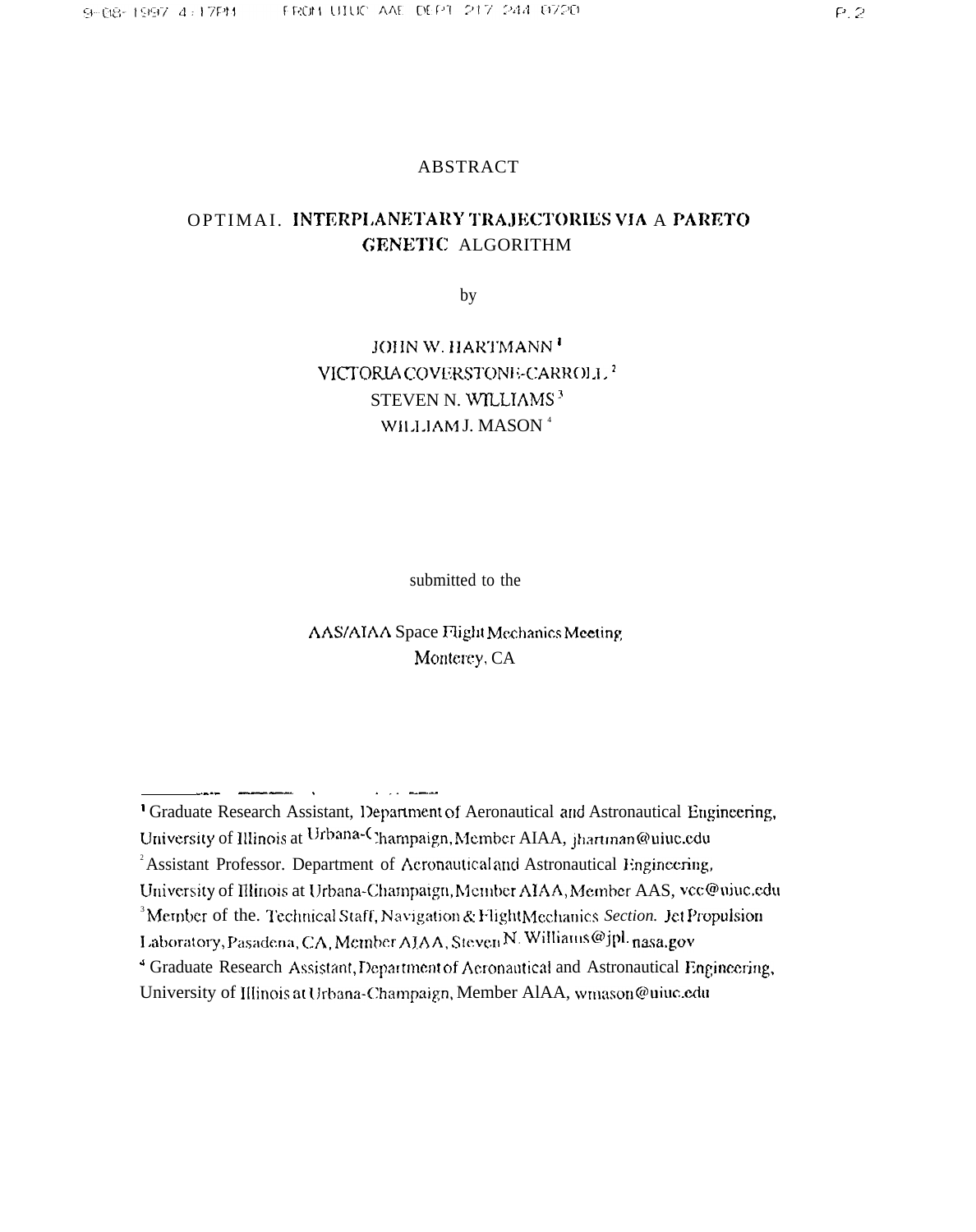### Introduction

 $ex^{d}$ 

Optimization is an integral aspect of mission planning. In recent years, the drive for faster, more propellant-efficient missions has *flead* to a n increased interest in low-thrust propulsion. Although these propulsion systems result in higher performance, the difficulty in determining the optimal trajectories associated with them is increased. By nature, lowthrust systems are required to operate for a much longer interval during orbit transfer than their impulsive, chemical propulsion counterparts. This results in a notable increase in problem complexity. Sinew the, thrust level and direction must be determined for a significantly longer duration, the continuous nature of the control parameters makes the<br>  $\frac{1}{2}$ <br>  $\frac{1}{2}$ design of optimization software a particularity challenging task.

Current working methods for determining low-thrust trajectories are calculus-based and require large expenditures of time to produce a single feasible solution. such a problem formulation results in a massively multimodal search space, highly sensitive to user input. Depending upon the complexity of thetrajectory, the optimization process may take an ywhere from a single day to several weeks. An on-going research venture being conducted by the Jet Propulsion Laboratory (JPL) and the University of Illinois at Urbana-Champaign's Computational Astrodynamics Research Facility (UIIUC C ARL) i s investigating alternative methodologies  $\mathbf{i}$  n an attempt to alleviate these p r o b l e m s. Automation of the optimization process using stochastic search techniques such as simulated annealing and genetic algorithms to drive the existing optimization software is a major topic of research

This study details recent work on implementing a Pareto genetic algorithm in order to perform multiobjective optimization for low-thrust orbit transfers. Development of such a multiobjective optimization algorithm allows for the generation of "families" of optimal trajectories spanning the highly multimodal search space. This is accomplished by ranking and sorting the population according to individuals' Pareto optimality, and niching over established Pareto fronts. Additionally, it provides increased robustness through its inherent separation of objectives and eliminates the objective conflict [Hans, 1988] which arises from the classical technique of scalarizing multiple objectives. Trajectory generation is accomplished through a hybridization of the genetic algorithm with existing JPL. trajectory optimization software to produce familiar andusable results.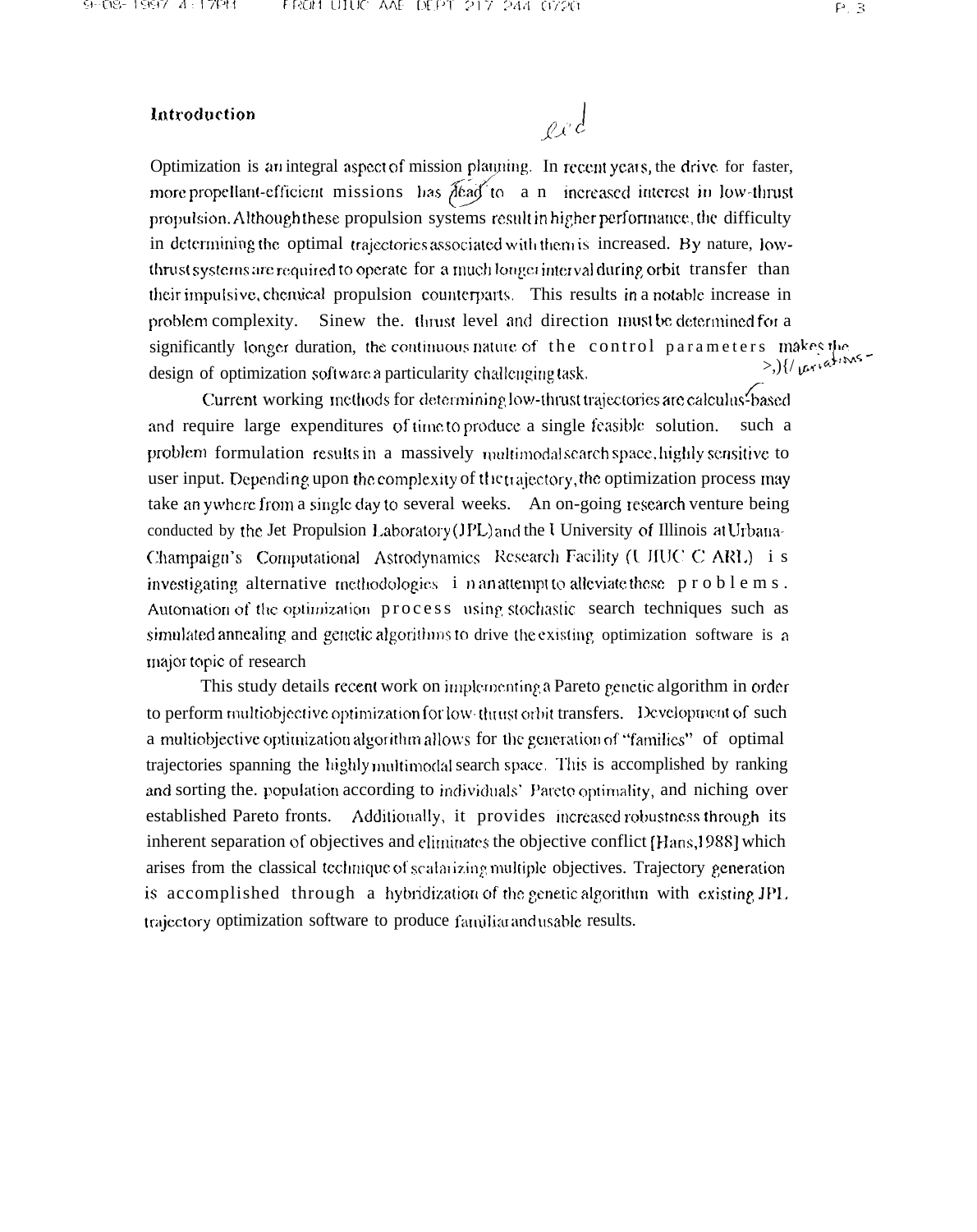#### Pareto Optimization

In order to describe Pareto optimization, it is first necessary to define multiobjective optimization, Multiobjective optimization - as opposed to sin gle-objective optimization - is The optimization of a system with more than one objective. As in single-objective optimization, the objective(s) may have any number of equality or inequality constraints imposed upon them. This cause represented mathematically as (Rae. 1991],

Minimize/Maximize 
$$
f_i(\mathbf{x})
$$
  $i = 1, 2, ..., N$   
\nSubject to  $g_j(\mathbf{x}) \le 0$   $j = 1, 2, ..., K$   
\n $h_k(\mathbf{x}) = 0$   $k = 1, 2, ..., K$ 

Rather than searching for the solution which yields the globally maximal (or minimal) value for a single objective function, the "best" solution is found by simultaneously optimizing several objectives at once. Optimization problems such as these are particularly relevant in the area of mission design. Trajectory optimization is in fact an inherently multiobjective optimization problem. Although the primary goal of the mission designer in optimizing the spacecraft's trajectory is to achieve the final state defined by the mission requirements, other objectives contribute to what constitutes a "good" trajectory. Flight time and final mass delivered to destination are also issues to be formulated as multiple objectives or constraints.

These types of optimization *problems* have traditionall y been dealt with by averaging each objective with a weighting factor, and then combining the objectives into a single scalar objective. Such reduction techniques eliminate the need for a more complex, multiobjective algorithm, but introduce new parameters in the form of the weighting factors. The user must become familiar with the exact relationship between objectives in order to determine the proper weighting values that will yield the desired result. Determination of the weighting factors can, in practice, become an optimization process in and of itself.

Problematic issues such as those mentioned above can be resolved by instituting a search algorithm which performs a Pare to optimization. Pareto optimization is the principle of optimizing multiple competing objectives. A succinct definition of Pareto optimality was provided by Edwin Dean.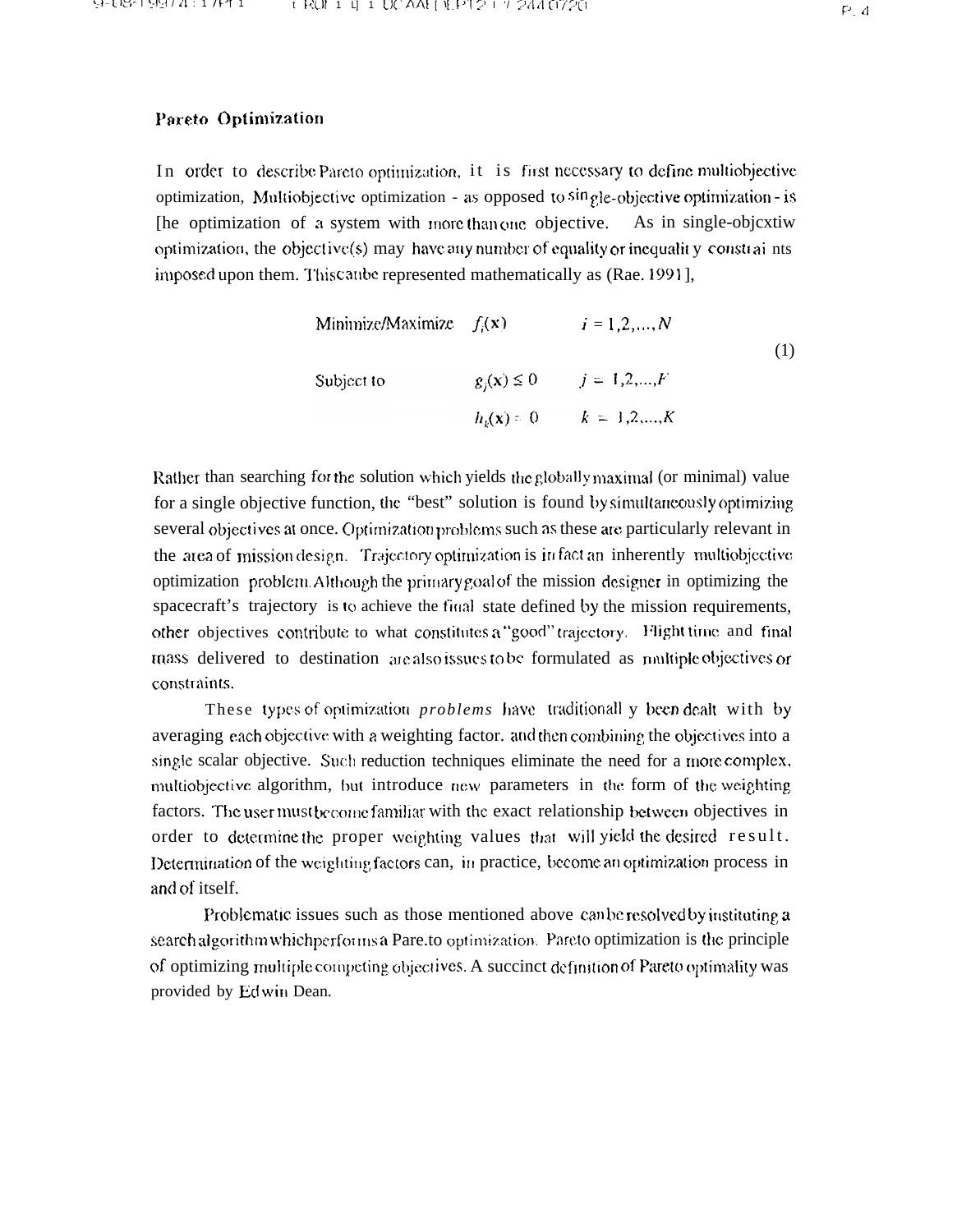Another way of stating this would be to say that a solution is Pareto optimal, or *nondominated*, for a given set of objectives if there is no other existing solution which is superior to that solution in all objectives. If a solution exists which is superior in some objectives, then that solution would constitute a point on a front of Pareto optimal solutions. Take for example the problem of minimizing both arguments for a set of points,  $\{(0, S), (1, 3), (2, 4)\}\$ . Point is dominated try both points 2 and 3 in its second coordinate; however, it dominates points 2 and 3 with respect to the first coordinate, therefore it is nondominated. Point 3 is dominated with respect to both coordinates by point 2, therefore it is a dominated individual and not Pareto optimal, For a more thorough discussion of Pareto optimality, see Generic Algorithms [Goldberg, 1989].

The *benefits* of incorporating a Pareto search algorithm in trajectory optimization process are twofold: i.) elimination of the problems encountered in classical multiobjective optimization methodologies such as objective conflict, and  $\ddot{n}$ .) development of a Pareto optimal front of solutions, providing an array of compromise solutions. When applied to the population-based geneticalgorithm, these Pareto concepts should enable automatic generation of Pareto optimal solutions. In the context of optimal spacecraft trajectory generation discussed in this study, a Pareto genetic algorithm should provide the mission designer the capability of generating "families" of optimal orbit transfers, illustrating the trades between defined objectives.

## NSGA/SEPTOP Hybridization

The algorithm used in this study is a hybridization of a Pareto genetic algorithm, and classical calculus-of-variations-based optimization software. The Pareto genetic algorithm is one based on the concept of non-dominated sorting originally proposed by Goldberg [Goldberg, 1989], and later developed by Srinivas and Deb [Srinivas and Deb, 1995] as the Non-dominated Sorting Genetic Al gorithm (NSGA). A population of individuals is sorted through and subdivided into Pareto fronts based upon individuals' Pareto optimality, each front being assigned a certain rank. Fitnesses for each individual solution arc then assigned based on rank, and adjusted according to their proximity (resemblance) to other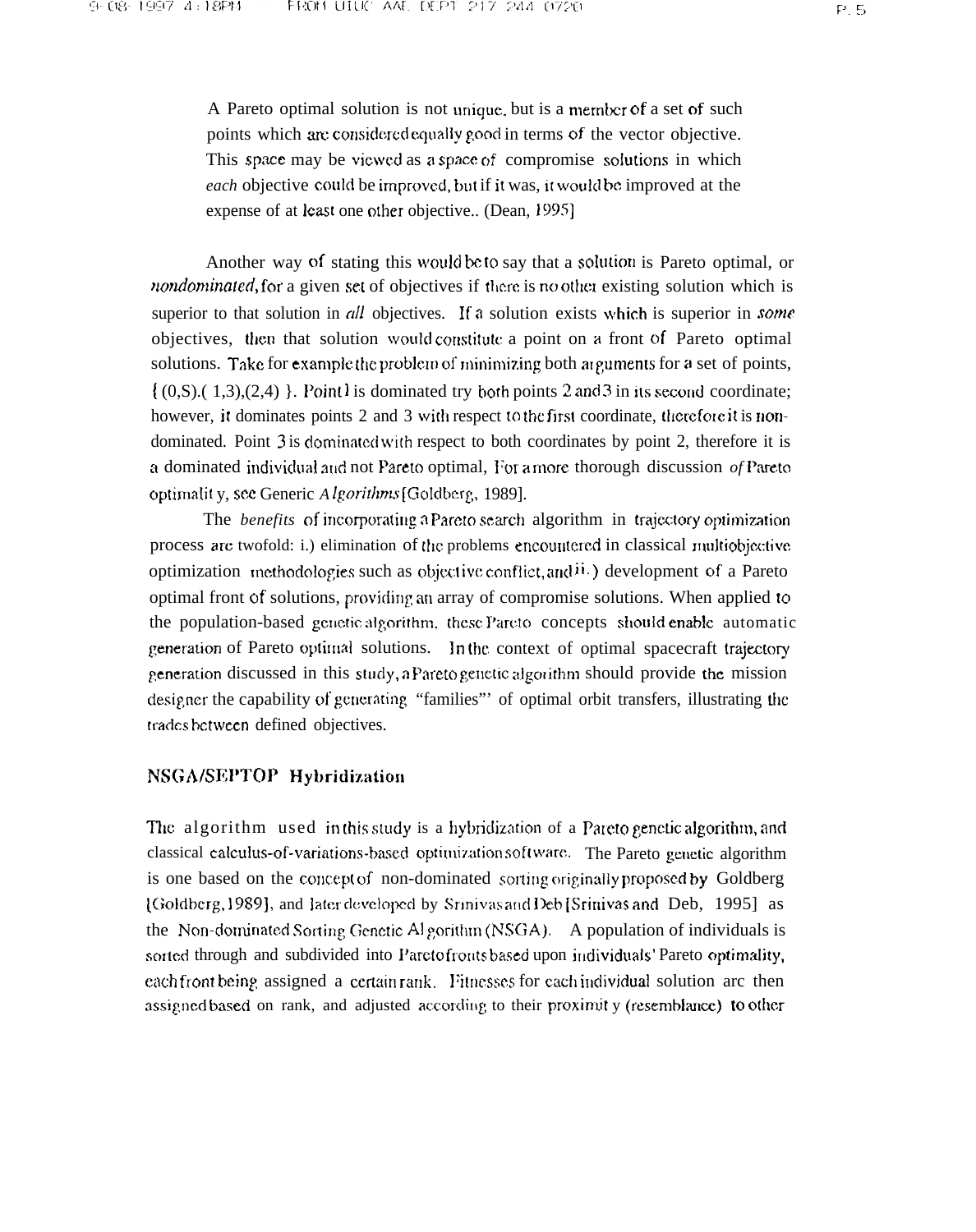solutions using a technique known as *niching*. Niching helps to maintain population diversity and serves to counter premature convergence of the population. For further details, see [Srinivas and Deb, 1995].

The Pareto genetic algorithm essentially maintains and evolves a set of possible solutions, making adjustments to individuals depending upon their corresponding fitness. Fitness values are obtained by integrating the genetic algorithm with a calculus-based lowthrust trajectory optimization program known as SEPTOP, developed at the Jet Propulsion Laboratory in Pasadena, California. Hybridization is accomplished through a Baldwinian evolution strategy. The objective vector for each individual solution is determined by running SEPTOP for a given set of input parameters determined by the genetic *algorithm*. The procedure is Baldwinian in that the fitness returned to NSGA by SEPTOP corresponds to the input values of the parameters, even though those parameters may have been adjusted by SEPTOP's procedures. Baldwinian hybridization strategies are another way of maintaining diversity in a population of solutions and preventing premature convergence.

#### Results

Results have been obtained which duplicate the performance remonstrated by Srinivas and Deb's algorithm [Stinivas and Deb1995], as well as those, which provide proof-of-concept for the NSGA/SEPTOP hybrid formulation. Diagnostics were run on the NSGA algorithm alone, using the test functions provided by Srinivas and Deb [ 1995] as well as several devised by the authors to demonstrate efficacy on problems involving more than two objectives and mixed min/max objectives. Test cases were then run to demonstrate the effectiveness of the hybridized methodology for Earth-Mars flyby and rendezvous trajectories, and Earth-Mercury r endezyous trajectories with multiple heliocentric revolutions. All cases were successful in generating Pareto optimal fronts, and thus providing the desired result of generating "families" of optimal trajectories containing arrays of compromise solutions [Figs. 1-3].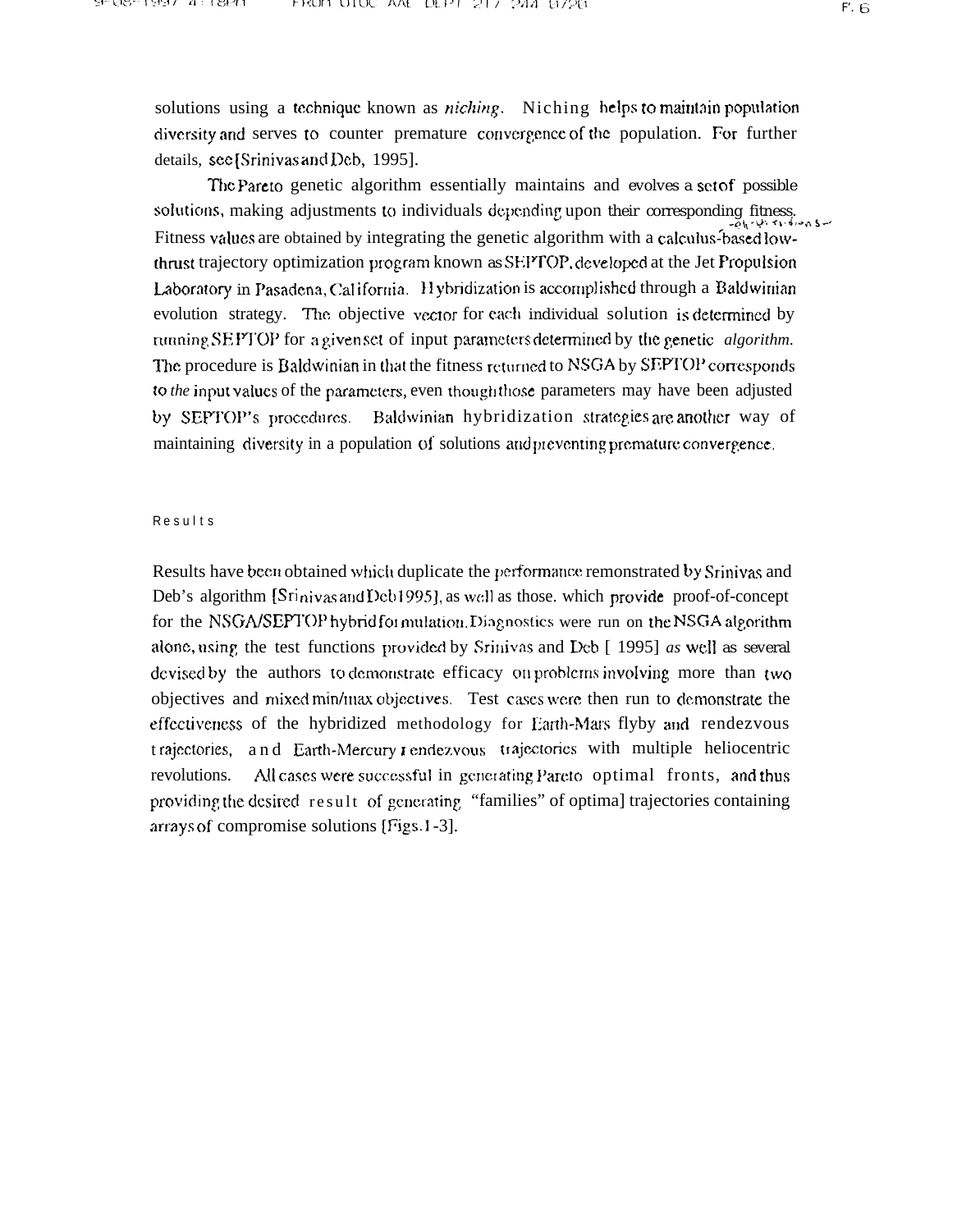

Figure 1. Pareto front for Earth-Mars flyby

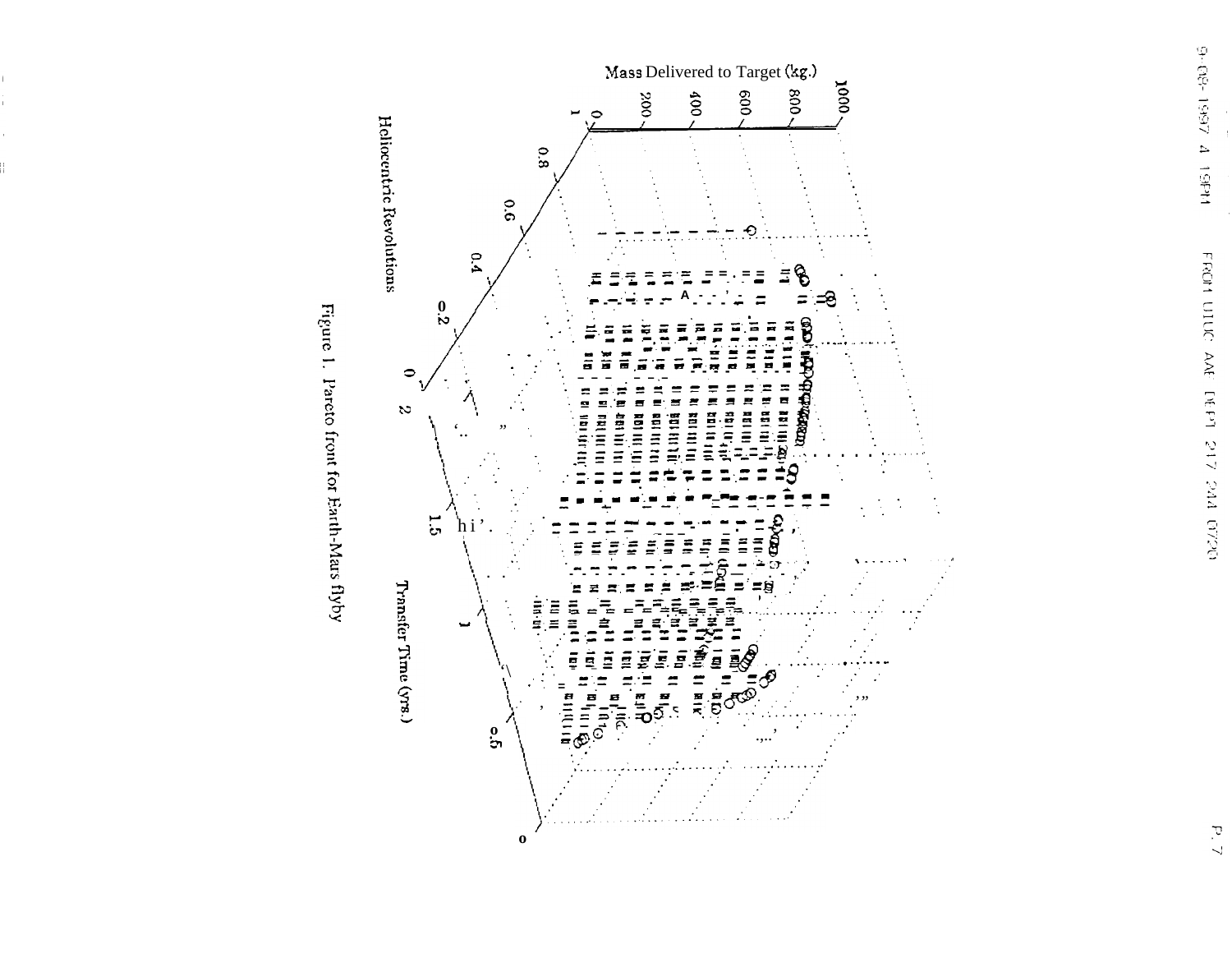

Figure 2. Pareto front for Earth-M ars Rendezvous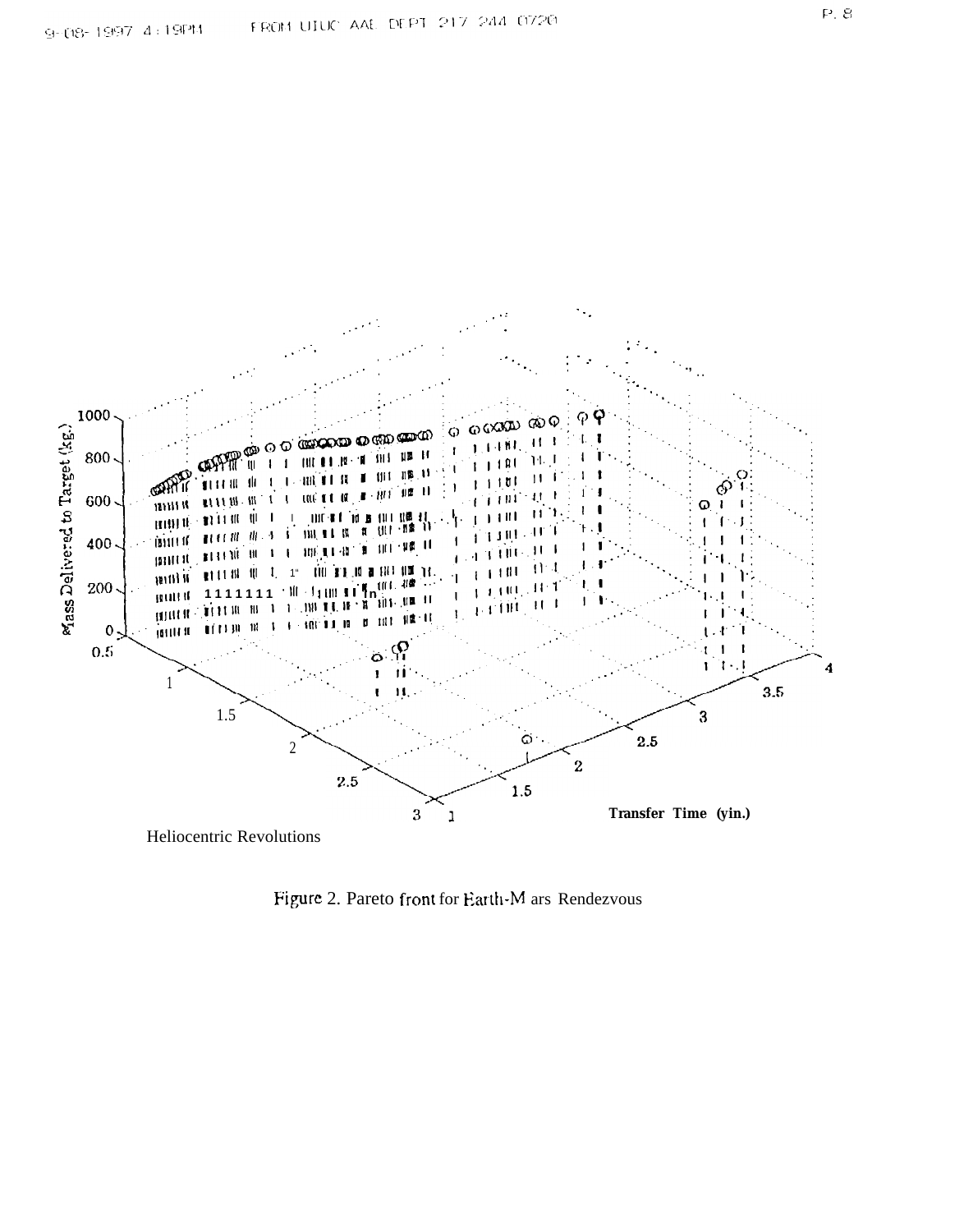

Heliocentric Revolutions

Figure 3. Pareto front for Earth-Mercury Rendezvous